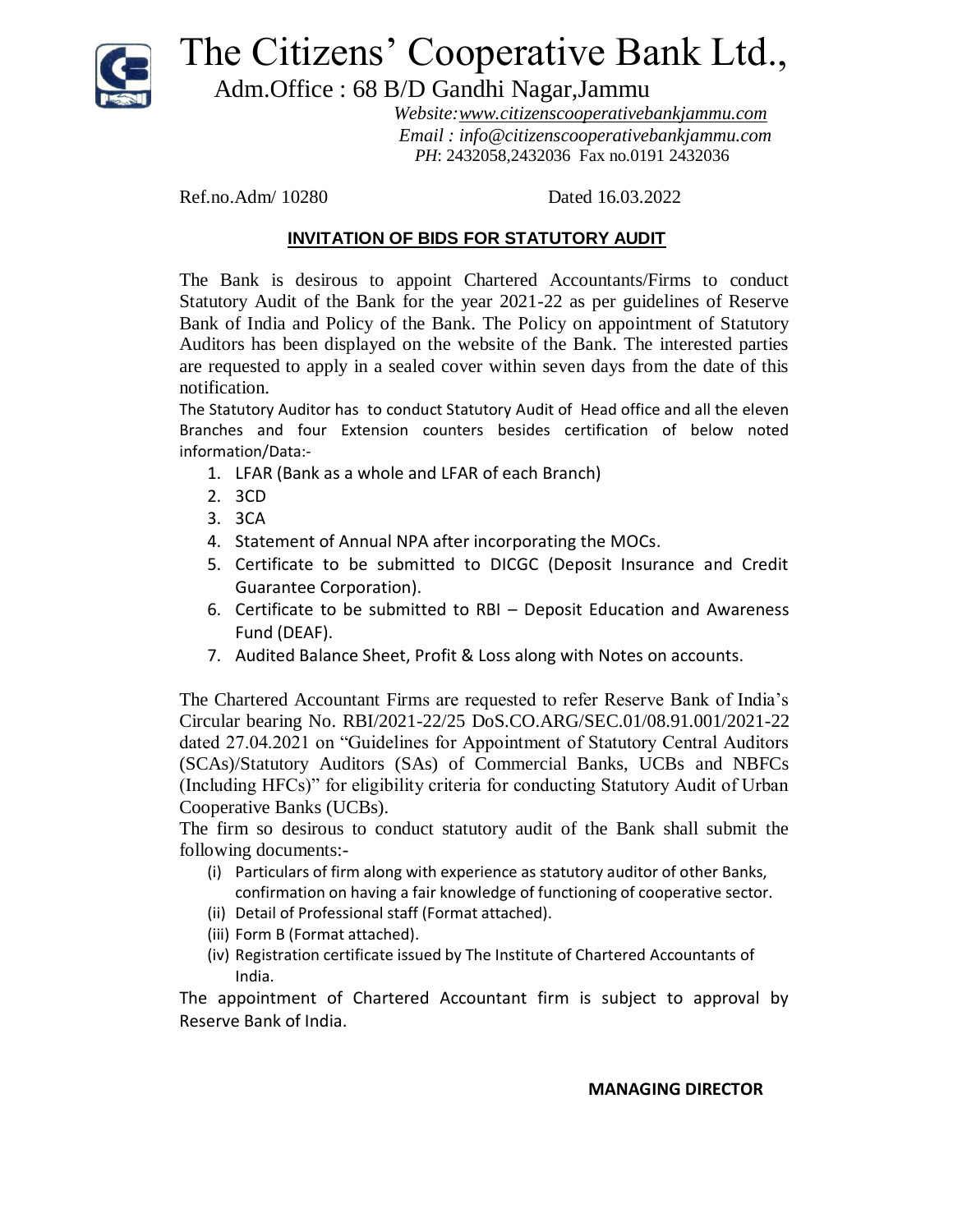# **DETAIL OF PROFESSIONAL STAFF**

| S.no. | Name of<br><b>Professional</b><br>staff | Qualification | Date of<br><b>Association</b><br>with the<br>firm | Job profile | Work<br>experience<br>in the firm |
|-------|-----------------------------------------|---------------|---------------------------------------------------|-------------|-----------------------------------|
| 1.    |                                         |               |                                                   |             |                                   |
| 2.    |                                         |               |                                                   |             |                                   |
| 3.    |                                         |               |                                                   |             |                                   |
| 4.    |                                         |               |                                                   |             |                                   |
| 5.    |                                         |               |                                                   |             |                                   |
| 6.    |                                         |               |                                                   |             |                                   |
| 7.    |                                         |               |                                                   |             |                                   |
| 8.    |                                         |               |                                                   |             |                                   |

**Note: Minimum requirement is 08 as per RBI guidelines.**